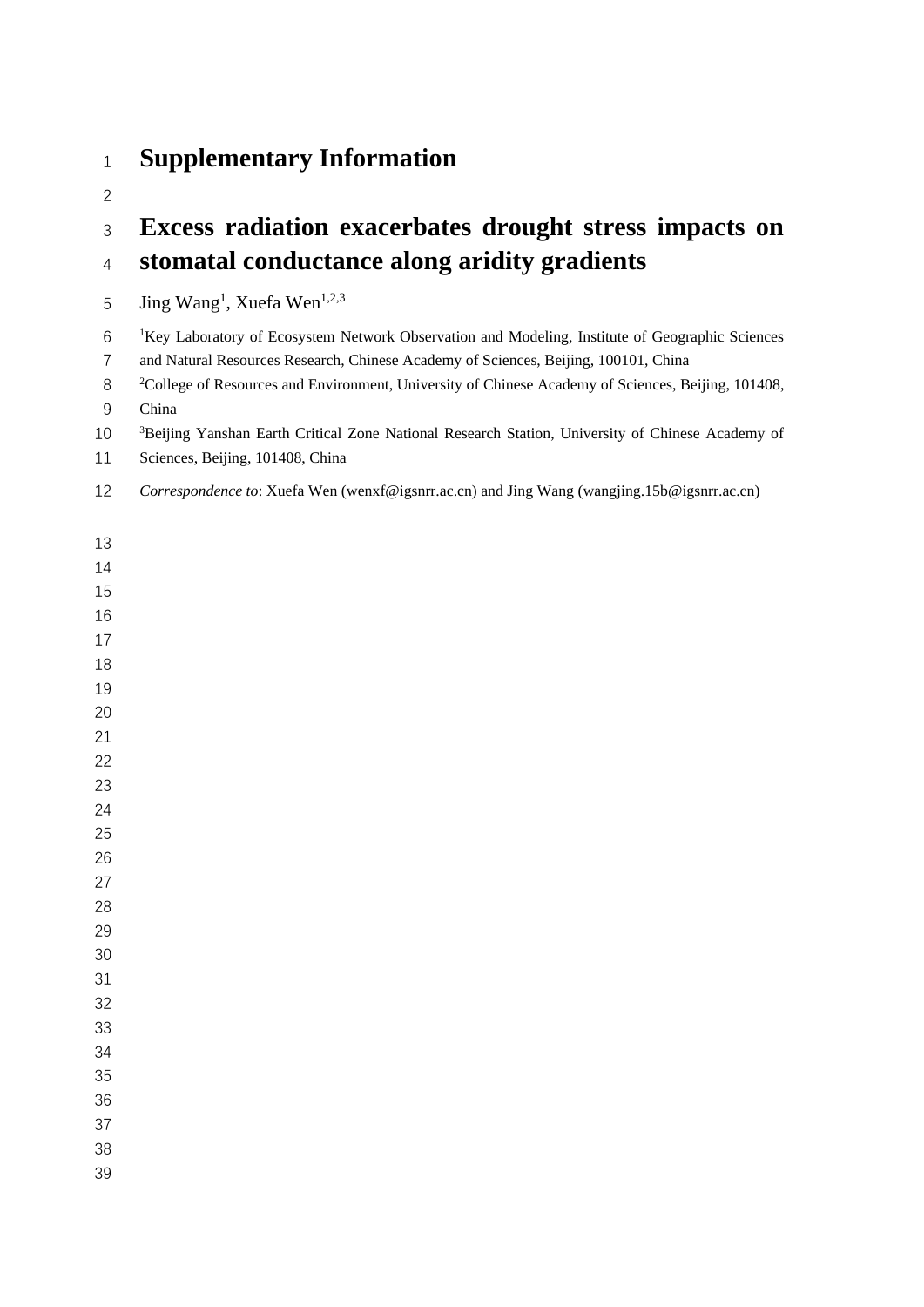40 **Table S1** Results of standardized major axis (SMA) line-fitting for the relationship between stomatal

|          | Intercept         | slope     | $r^2$ | P     |  |
|----------|-------------------|-----------|-------|-------|--|
| Estimate | 2.21c             | $-45.07a$ |       |       |  |
| Lower    | 1.52              | $-70.21$  | 0.68  | 0.003 |  |
| Upper    | 2.90              | $-28.93$  |       |       |  |
| Estimate | $2.45^{b}$        | $-57.18a$ |       | 0.002 |  |
| Lower    | 1.72              | $-87.05$  | 0.72  |       |  |
| Upper    | 3.17              | $-37.56$  |       |       |  |
| Estimate | 3.01 <sup>a</sup> | $-83.37a$ |       |       |  |
| Lower    | 1.82              | $-136.72$ | 0.60  | 0.008 |  |
| Upper    | 4.19              | $-50.84$  |       |       |  |
|          |                   |           |       |       |  |

41 conductance (using  $1/\triangle^{18}$ O as proxy) and aridity.

42 Different letters indicate significant differences (P < 0.001) among transects in intercepts and slopes.

43

44

45

46

47

48

49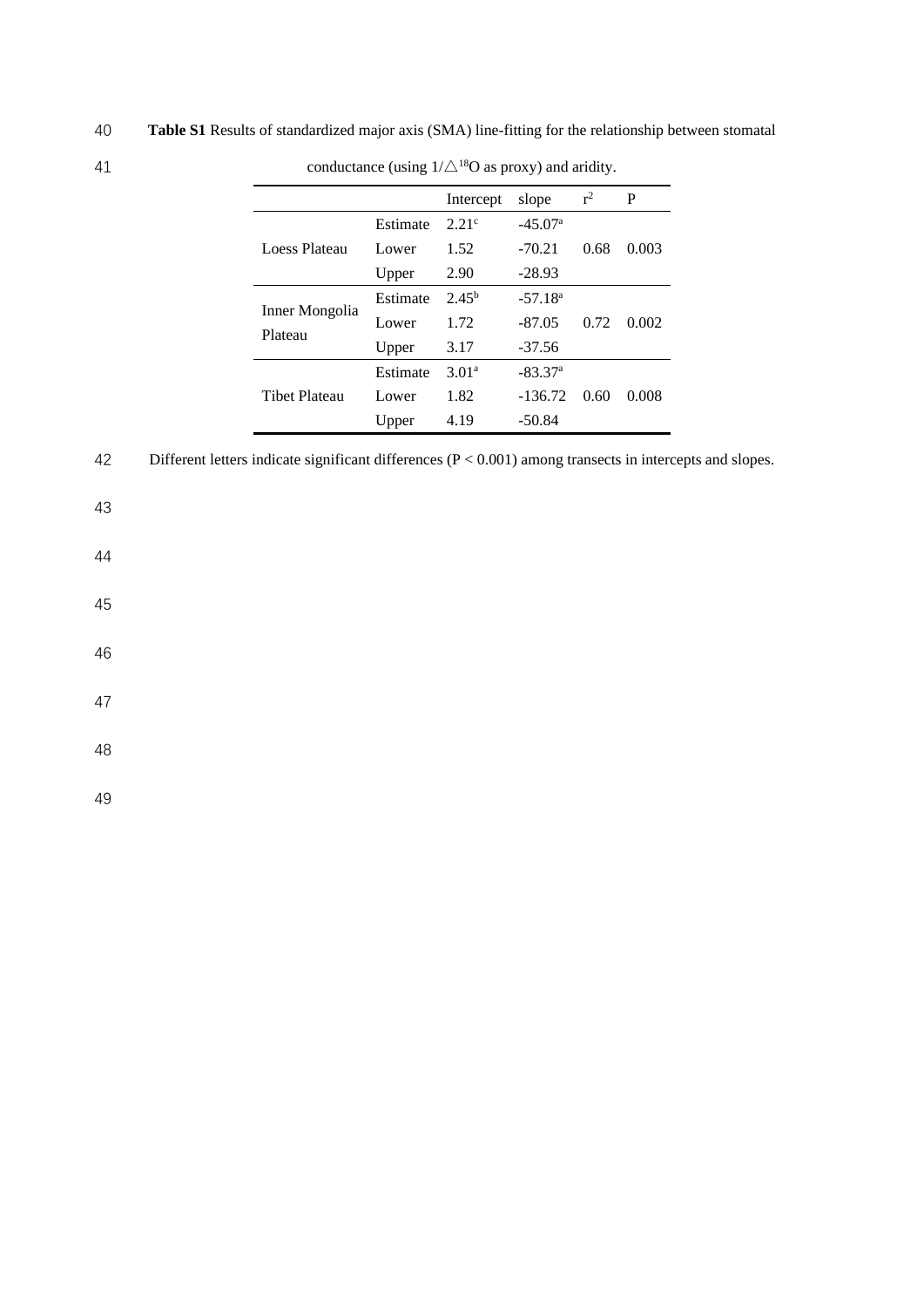| Transect               | Variables            | gs           | Aridity      | <b>MAP</b>   | SM        | <b>VPD</b>   | <b>SR</b>    | <b>MAT</b>   | MATMAX LA    |              | <b>SLA</b>   |
|------------------------|----------------------|--------------|--------------|--------------|-----------|--------------|--------------|--------------|--------------|--------------|--------------|
|                        | gs                   | 1            |              |              |           |              |              |              |              |              |              |
|                        | Aridity              | $-.848**$    | 1            |              |           |              |              |              |              |              |              |
|                        | Precipitation        | $.856**$     | $-.997**$    | $\mathbf{1}$ |           |              |              |              |              |              |              |
|                        | SM                   | $.719*$      | $-.781**$    | $.795***$    | 1         |              |              |              |              |              |              |
| Loess Plateau          | <b>VPD</b>           | $-0.554$     | 0.616        | $-0.563$     | $-0.251$  | 1            |              |              |              |              |              |
|                        | <b>SR</b>            | $-.639*$     | $.810**$     | $-.827**$    | $-.851**$ | 0.217        | -1           |              |              |              |              |
|                        | Temp <sub>mean</sub> | $.641*$      | $-.665*$     | $.710*$      | $.766**$  | 0.074        | $-.849**$    | $\mathbf{1}$ |              |              |              |
|                        | Temp <sub>max</sub>  | $.678*$      | $-.698*$     | $.737*$      | $.751*$   | $-0.026$     | $-.795***$   | $.980**$     | $\mathbf{1}$ |              |              |
|                        | LA                   | $.757*$      | $-.881**$    | $.863**$     | 0.567     | $-.751*$     | $-.637*$     | 0.425        | 0.481        | $\mathbf{1}$ |              |
|                        | <b>SLA</b>           | $-0.519$     | 0.460        | $-0.454$     | $-0.499$  | 0.356        | 0.422        | $-0.433$     | $-0.483$     | $-0.533$     | $\mathbf{1}$ |
|                        | gs                   | $\mathbf{1}$ |              |              |           |              |              |              |              |              |              |
|                        | Aridity              | $-.843**$    | $\mathbf{1}$ |              |           |              |              |              |              |              |              |
|                        | Precipitation        | $.919**$     | $-.945***$   | 1            |           |              |              |              |              |              |              |
|                        | SM                   | $.707*$      | $-.941***$   | $.877**$     | 1         |              |              |              |              |              |              |
|                        | <b>VPD</b>           | $-0.384$     | $.736*$      | $-0.490$     | $-.741*$  | $\mathbf{1}$ |              |              |              |              |              |
| Inner Mongolia Plateau | <b>SR</b>            | $-.728*$     | $.725*$      | $-.846**$    | $-.751*$  | 0.196        | $\mathbf{1}$ |              |              |              |              |
|                        | Temp <sub>mean</sub> | 0.303        | $-0.002$     | 0.298        | $-0.009$  | $.647*$      | $-0.615$     | 1            |              |              |              |
|                        | $Temp_{max}$         | 0.038        | 0.270        | 0.018        | $-0.235$  | $.814***$    | $-0.386$     | $.943**$     | $\mathbf{1}$ |              |              |
|                        | $\rm LA$             | $.913***$    | $-.721*$     | $.875***$    | 0.625     | $-0.218$     | $-.731*$     | 0.434        | 0.189        | $\mathbf{1}$ |              |
|                        | <b>SLA</b>           | $-0.576$     | $.803**$     | $-0.627$     | $-.681*$  | $.849**$     | 0.310        | 0.397        | 0.628        | $-0.410$     | 1            |
| Tibetan Plateau        | gs                   | $\mathbf{1}$ |              |              |           |              |              |              |              |              |              |
|                        | Aridity              | $-.773**$    | 1            |              |           |              |              |              |              |              |              |
|                        | Precipitation        | $.675*$      | $-.978**$    | $\mathbf{1}$ |           |              |              |              |              |              |              |

50 **Table S2** Pearson coefficients for correlations among stomatal conductance (gs) and environmental factors and plant properties.